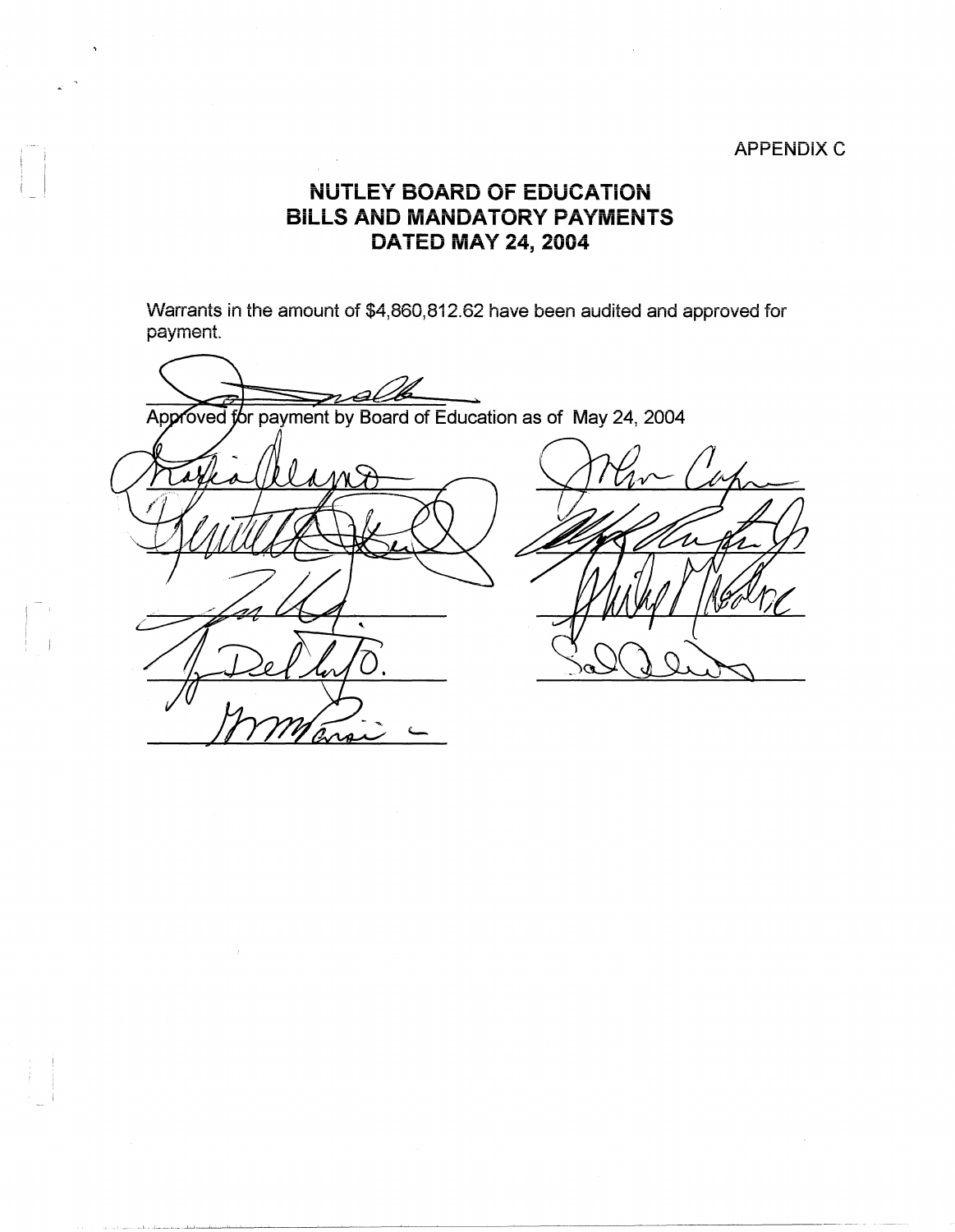## Check journal Nutley Board of Education Page 1 of 9<br>Rec and Unrec checks Hand and Machine checks 05/19/04 Rec and Machine checks and Unrec checks 05/19/04

Starting date 4/20/04 Ending date 5/24/04

| Cknum    | Date     | <b>Rec date</b> | <b>Vcode</b>    | Vendor name                                | <b>Check amount</b> |
|----------|----------|-----------------|-----------------|--------------------------------------------|---------------------|
| 062761 H | 04/23/04 |                 | <b>PAY</b>      | <b>B.O.E. SALARY ACCOUNT</b>               | \$1,446,278.37      |
| 062762 H | 04/20/04 |                 |                 | BOES BOARD OF EDUCATION SALARY ACCOUNT     | \$26,653.84         |
| 062763 H | 04/20/04 |                 |                 | BOES BOARD OF EDUCATION SALARY ACCOUNT     | \$84,342.47         |
| 062764 H | 04/22/04 |                 |                 | <b>HBCE HORIZON BLUE CROSS</b>             | \$20,508.08         |
| 062765 H | 04/22/04 |                 |                 | <b>HBCE HORIZON BLUE CROSS</b>             | \$891.92            |
| 062766   | 04/23/04 |                 |                 | AJDN A.J. DENNISON CO., INC.               | \$425.29            |
| 062767   | 04/23/04 |                 | <b>CIT</b>      | CIT TECHNOLOGY FINANCIAL SERVICES, INC.    | \$232.00            |
| 062768   | 04/23/04 |                 |                 | <b>GEC4 GE CAPITAL</b>                     | \$675.00            |
| 062769   | 04/23/04 |                 | <b>PIT</b>      | <b>IMAGISTICS INTERNATIONAL INC.</b>       | \$162.85            |
| 062770   | 04/23/04 |                 | NK1             | <b>KEHAYES; NANCY</b>                      | \$1,319.10          |
| 062771   | 04/23/04 |                 |                 | LIPC LINCOLN PETTY CASH/C. HEALY, TRUSTEE  | \$295.86            |
| 062772   | 04/23/04 |                 |                 | NBED NBOE EXT DAY PETTY CASH/M.CERVASIO    | \$208.19            |
| 062773   | 04/23/04 |                 | <b>SPCI</b>     | SIMPLICITY PATTERN COMPANY INC             | \$74.80             |
| 062774   | 04/26/04 |                 | <b>UPS</b>      | <b>UNITED PARCEL SERVICE</b>               | \$761.50            |
| 062775   | 04/30/04 |                 |                 | DLLF DE LAGE LANDEN FINANCIAL SERVICES     | \$99.00             |
| 062776   | 04/30/04 |                 |                 | NJDM NEW JERSEY DIVISION OF MOTOR VEHICLES | \$550.00            |
| 062777   | 04/30/04 |                 |                 | <b>USPS RESERVE ACCOUNT</b>                | \$4,000.00          |
| 162778 H | 05/03/04 |                 | <b>IHS</b>      | <b>INTERNATIONAL HEALTHCARE SERVICES</b>   | \$172.73            |
| )62779 H | 05/03/04 |                 | <b>BSI2</b>     | <b>BENECARD SERVICES, INC.</b>             | \$12,153.66         |
| 062780 H | 05/03/04 |                 | <b>BSI2</b>     | <b>BENECARD SERVICES, INC.</b>             | \$79.20             |
| 062781 H | 05/06/04 |                 |                 | SNJH STATE OF NJ HEALTH BENEFITS FUND      | \$379,895.65        |
| 062782   | 05/07/04 |                 |                 | <b>CCPL CALDWELL COLLEGE</b>               | \$65.00             |
| 062783   | 05/07/04 |                 |                 | <b>GEC4 GE CAPITAL</b>                     | \$159.80            |
| 062784   | 05/07/04 |                 |                 | JCHS JAMES CALDWELL HIGH SCHOOL            | \$135.00            |
| 062785   | 05/07/04 |                 | <b>MCD</b>      | <b>MINOLTA CORPORATION</b>                 | \$193.52            |
| 062786   | 05/07/04 |                 | <b>PDI</b>      | <b>PANASONIC DOCUMENT IMAGING</b>          | \$180.50            |
| 062787   | 05/07/04 |                 | JR <sub>2</sub> | <b>RYAN; JAMES</b>                         | \$200.00            |
| 062788 H | 05/14/04 |                 | <b>PAY</b>      | <b>B.O.E. SALARY ACCOUNT</b>               | \$1,451,662,61      |
| 062789 H | 05/11/04 |                 |                 | BOES BOARD OF EDUCATION SALARY ACCOUNT     | \$27,252.34         |
| 062790 H | 05/11/04 |                 |                 | BOES BOARD OF EDUCATION SALARY ACCOUNT     | \$84,174.65         |
| 062791 H | 05/11/04 |                 | <b>MTL</b>      | <b>MOTEL 6</b>                             | \$2,207.48          |
| 062792 H | 05/18/04 |                 | MOG             | <b>METROPOLITAN OPERA GUILD</b>            | \$750.00            |
| 062793 H | 05/19/04 |                 |                 | <b>BONY BANK OF NEW YORK</b>               | \$14,300.00         |
| 062794   | 05/24/04 |                 |                 | ABC1 ABC-CLIO, INC.                        | \$346.50            |
| 062795   | 05/24/04 |                 | AFPI            | <b>ACME FOOD PRODUCTS INC</b>              | \$5,657.04          |
| 62796    | 05/24/04 |                 | <b>AGL</b>      | AGL WELDING SUPPLY CO. INC.                | \$23.00             |
| 62797    | 05/24/04 |                 | <b>AIRB</b>     | <b>AIRBORNE EXPRESS</b>                    | \$30.37             |
| 062798   | 05/24/04 |                 | GA <sub>3</sub> | <b>ALFANO; GLORIA</b>                      | \$45.18             |
| 062799   | 05/24/04 |                 |                 | ACEA ALL CAN EXCEL ACADEMY                 | \$12,840.30         |
|          |          |                 |                 |                                            |                     |

---- --~~-------- ------~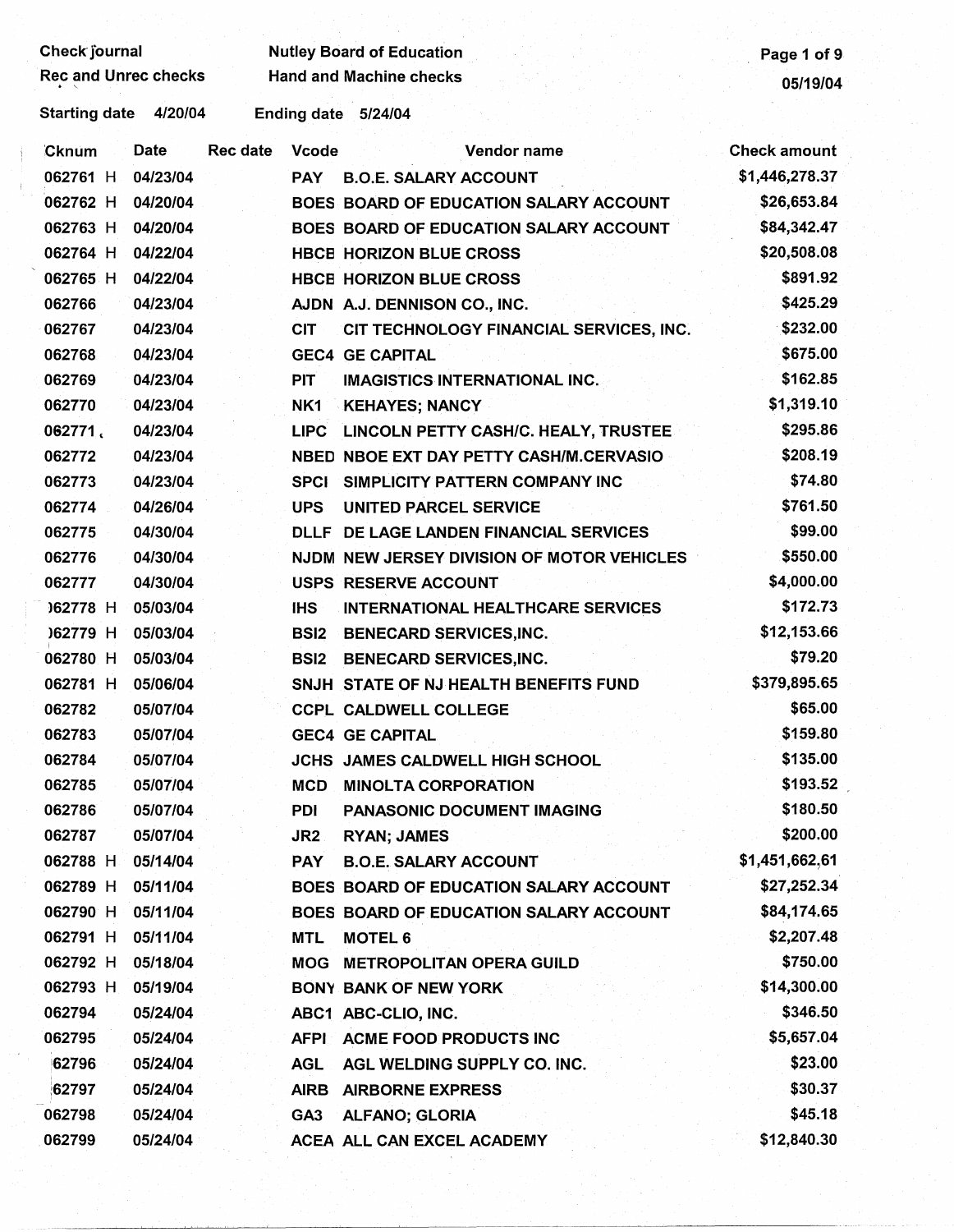| <b>Check journal</b>        |          |                 | <b>Nutley Board of Education</b> | Page 2 of 9                                  |                     |
|-----------------------------|----------|-----------------|----------------------------------|----------------------------------------------|---------------------|
| <b>Rec and Unrec checks</b> |          |                 | <b>Hand and Machine checks</b>   | 05/19/04                                     |                     |
| <b>Starting date</b>        | 4/20/04  |                 |                                  | Ending date 5/24/04                          |                     |
| Cknum                       | Date     | <b>Rec date</b> | <b>Vcode</b>                     | Vendor name                                  | <b>Check amount</b> |
| 062800                      | 05/24/04 |                 | <b>AJF</b>                       | ALL JERSEY FENCE CO                          | \$225.00            |
| 062801                      | 05/24/04 |                 | AS6                              | <b>ALLEGRO SCHOOL</b>                        | \$19,341.00         |
| 062802                      | 05/24/04 |                 |                                  | ALPH ALPHASMART SERVICE DEPARTMENT           | \$105.00            |
| 062803                      | 05/24/04 |                 | AM9                              | <b>AMTNJ</b>                                 | \$30.00             |
| 062804                      | 05/24/04 |                 | AC <sub>3</sub>                  | APPLE COMPUTER, INC.                         | \$19.49             |
| 062805                      | 05/24/04 |                 |                                  | <b>ARCH ARCH WIRELESS</b>                    | \$204.27            |
| 062806                      | 05/24/04 |                 |                                  | ARFC ARTISTIC FENCE COMPANY                  | \$112.36            |
| 062807                      | 05/24/04 |                 | <b>ASCD ASCD</b>                 |                                              | \$5.45              |
| 062808                      | 05/24/04 |                 |                                  | ASSO ASSOCIATED PRODUCTS CO.                 | \$4,553.00          |
| 062809                      | 05/24/04 |                 | <b>AFS</b>                       | <b>ASTONE FLEET SERVICE</b>                  | \$8,259.93          |
| 062810                      | 05/24/04 |                 | <b>ATT</b>                       | <b>AT &amp; T</b>                            | \$1,221.49          |
| 062811                      | 05/24/04 |                 |                                  | <b>BALE BAKER; CHARLES</b>                   | \$64.32             |
| 062812                      | 05/24/04 |                 |                                  | <b>BANN BANNISTER COMPANY</b>                | \$30.80             |
| 062813                      | 05/24/04 |                 | BS4                              | <b>BANYAN SCHOOL</b>                         | \$8,982.86          |
| 062814                      | 05/24/04 |                 |                                  | <b>BSCC BELLEVILLE SUPPLY CO., INC.</b>      | \$544.52            |
| 062815                      | 05/24/04 |                 | <b>BPS</b>                       | BELLRIDGE PLUMBING SUPPLY CORPORATION        | \$1,831.58          |
| 062816                      | 05/24/04 |                 |                                  | <b>BSS4 BELL'S SECURITY SALES</b>            | \$693.57            |
| 062817                      | 05/24/04 |                 | <b>BSS</b>                       | BELL'S SECURITY SALES INC                    | \$390.90            |
| 062818                      | 05/24/04 |                 |                                  | <b>BCSS BERGEN COUNTY SPECIAL SERVICES</b>   | \$8,552.28          |
| 062819                      | 05/24/04 |                 |                                  | <b>BCSU BEST COMPUTER SUPPLIES</b>           | \$1,752.64          |
| 062820                      | 05/24/04 |                 | <b>BBE</b>                       | <b>BLOOMFIELD BOARD OF EDUCATION</b>         | \$2,344.32          |
| 062821                      | 05/24/04 |                 |                                  | PBHS BLOOMFIELD PLUMBING & HEATING SUPPLY    | \$1,407.93          |
| 062822                      | 05/24/04 |                 |                                  | <b>BOBF BONNIE BRAE</b>                      | \$5,360.00          |
| 062823                      | 05/24/04 |                 | BB4                              | <b>BOOK AUTO LEASING INC.</b>                | \$607.72            |
| 062824                      | 05/24/04 |                 |                                  | <b>BRAD BRADLEY TIRE SERVICE</b>             | \$1,991.34          |
| 062825                      | 05/24/04 |                 | <b>BRT</b>                       | <b>BRIGHTBILL BODY WORKS, INC.</b>           | \$155.65            |
| 062826                      | 05/24/04 |                 | <b>CFC</b>                       | <b>C F CONNOLLY DIST CO INC</b>              | \$321.00            |
| 062827                      | 05/24/04 |                 | <b>CWS</b>                       | <b>C WALTER SEARLE</b>                       | \$100.00            |
| 062828                      | 05/24/04 |                 |                                  | <b>CABL CABLEVISION LIGHTPATH INC</b>        | \$6,160.00          |
| 062829                      | 05/24/04 |                 |                                  | CCPT CALDWELL COMMUNITY PHYSICAL THERAPY     | \$1,100.00          |
| 062830                      | 05/24/04 |                 | JC1                              | <b>CALICCHIO; JOHN</b>                       | \$192.00            |
| 062831                      | 05/24/04 |                 |                                  | SC10 CAMMARATA, MD; SANDRA                   | \$1,750.00          |
| 062832                      | 05/24/04 |                 | CM <sub>8</sub>                  | <b>CANDLE BUSINESS SYSTEMS</b>               | \$595.70            |
| 062833                      | 05/24/04 |                 |                                  | <b>CAN1 CANON BUSINESS SOLUTIONS</b>         | \$7,252.93          |
| 062834                      | 05/24/04 |                 |                                  | <b>CAN2 CANON BUSINESS SOLUTIONS</b>         | \$155.92            |
| 062835                      | 05/24/04 |                 | <b>CW</b>                        | <b>CANTY WIPER &amp; SUPPLY CO.INC.</b>      | \$1,687.50          |
| 062836                      | 05/24/04 |                 | CGI                              | <b>CDW GOVERNMENT, INC.</b>                  | \$32,917.00         |
| 062837                      | 05/24/04 |                 |                                  | <b>CGBE CEDAR GROVE BOARD OF EDUCATION</b>   | \$900.00            |
| 062838                      | 05/24/04 |                 | CP <sub>1</sub>                  | <b>CEREBRAL PALSY ASSOC MIDDLESEX COUNTY</b> | \$16,701.00         |
|                             |          |                 |                                  |                                              |                     |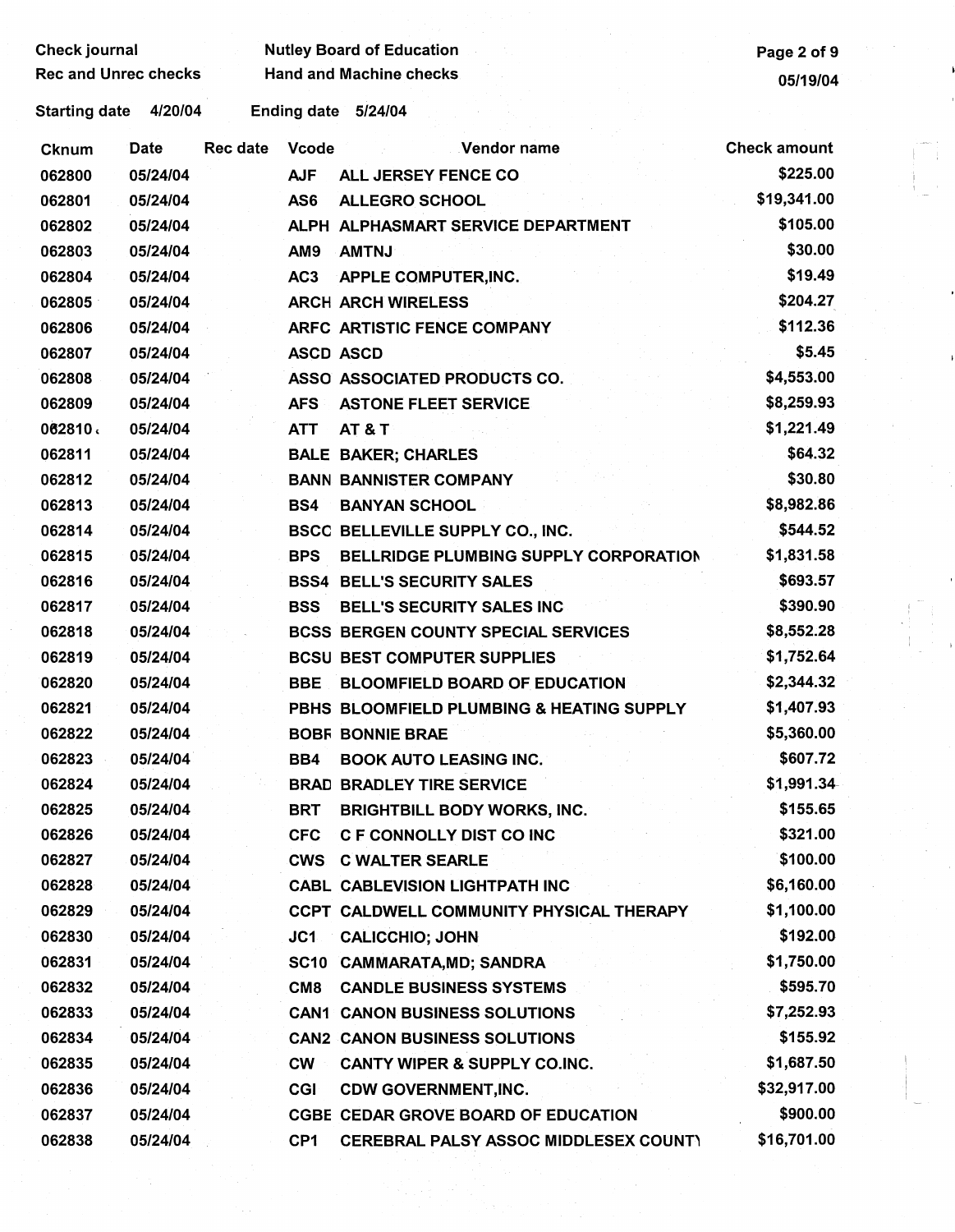Check-journal Nutley Board of Education Page 3 of 9<br>Rec and Unrec checks Hand and Machine checks 05/19/04

Rec and Machine checks . 05/19/04

Starting date 4/20/04 Ending date 5/24/04

| Cknum  | Date     | <b>Rec date</b> | <b>Vcode</b>    | Vendor name                                 | <b>Check amount</b> |
|--------|----------|-----------------|-----------------|---------------------------------------------|---------------------|
| 062839 | 05/24/04 |                 |                 | <b>CPC2 CEREBRAL PALSY CENTER</b>           | \$4,269.89          |
| 062840 | 05/24/04 |                 |                 | CPNJ CEREBRAL PALSY OF NORTH JERSEY         | \$23,210.80         |
| 062841 | 05/24/04 |                 | CP <sub>2</sub> | <b>CHARLESBRIDGE PUBLISHING</b>             | \$267.49            |
| 062842 | 05/24/04 |                 | <b>CHE</b>      | <b>CHERENSON GROUP</b>                      | \$6,673.45          |
| 062843 | 05/24/04 |                 | <b>CHV</b>      | <b>CHERRY VALLEY TRACTOR SALES</b>          | \$2,580.00          |
| 062844 | 05/24/04 |                 |                 | <b>CDC2 CHILD DEVELOPMENT CENTER</b>        | \$4,486.97          |
| 062845 | 05/24/04 |                 | CI2             | <b>CHILDRENS INSTITUTE</b>                  | \$20,703.00         |
| 062846 | 05/24/04 |                 | EC <sub>2</sub> | <b>CHUNG, MD; ELIZABETH</b>                 | \$350.00            |
| 062847 | 05/24/04 |                 | CB <sub>2</sub> | <b>CICCOLINI BROTHERS</b>                   | \$329.95            |
| 062848 | 05/24/04 |                 | <b>CSG</b>      | <b>CIRCLE SYSTEM GROUP</b>                  | \$789.60            |
| 062849 | 05/24/04 |                 | <b>CSCI</b>     | CITY SUPPLY CO., INC.                       | \$4,704.95          |
| 062850 | 05/24/04 |                 | <b>CU</b>       | <b>COACH USA</b>                            | \$1,650.00          |
| 062851 | 05/24/04 |                 |                 | CCBC COCA COLA BOTTLING CO OF NEW YORK INC. | \$3,737.78          |
| 062852 | 05/24/04 |                 | <b>COL</b>      | <b>COLANERI BROS.</b>                       | \$680.25            |
| 062853 | 05/24/04 |                 | CB4             | <b>COLLEGE BOARD</b>                        | \$325.00            |
| 062854 | 05/24/04 |                 |                 | CHS2 COMMUNITY SCHOOL, INC.                 | \$50.00             |
| 062855 | 05/24/04 |                 | CB7             | <b>COMPREHENSIVE BEHAVIORAL</b>             | \$175.00            |
| )62856 | 05/24/04 |                 |                 | <b>CMC5 CONCENTRA MEDICAL CENTERS</b>       | \$110.00            |
| )62857 | 05/24/04 |                 | $CC4$ .         | <b>COOKIE CUPBOARD</b>                      | \$140.00            |
| 062858 | 05/24/04 |                 |                 | <b>CRON CRONATRON</b>                       | \$325.86            |
| 062859 | 05/24/04 |                 |                 | <b>CRU1 CRUCIAL TECHNOLOGY</b>              | \$3,752.50          |
| 062860 | 05/24/04 |                 | CP <sub>5</sub> | <b>CRYSTAL PRODUCTIONS</b>                  | \$241.40            |
| 062861 | 05/24/04 |                 | <b>DCM</b>      | <b>DCM ARCHITECTURE INC.</b>                | \$5,343.00          |
| 062862 | 05/24/04 |                 | <b>DEL</b>      | DELL MARKETING, L.P.                        | \$1,490.48          |
| 062863 | 05/24/04 |                 |                 | DHLE DHL EXPRESS INC.                       | \$165.09            |
| 062864 | 05/24/04 |                 | MD3             | <b>DIVINS; MARIA</b>                        | \$1,196.00          |
| 062865 | 05/24/04 |                 |                 | DDD1 DOUGLASS DEVELOPMENTAL DISABILITIES CN | \$8,519.00          |
| 062866 | 05/24/04 |                 |                 | BALA DR. MAE J. BALABAN & ASSOC., LLC       | \$950.00            |
| 062867 | 05/24/04 |                 | <b>JD</b>       | DWYER; JOSEPH                               | \$139.00            |
| 062868 | 05/24/04 |                 |                 | <b>ECLC ECLC OF NEW JERSEY</b>              | \$10,002.12         |
| 062869 | 05/24/04 |                 | <b>EAN</b>      | <b>EDUCATION ASSOCIATION OF NUTLEY</b>      | \$200.00            |
| 062870 | 05/24/04 |                 |                 | <b>EDNE EDUCATION NETWORK</b>               | \$570.65            |
| 062871 | 05/24/04 |                 | EW              | <b>EDUCATION WEEK</b>                       | \$79.94             |
| 062872 | 05/24/04 |                 | <b>ETS</b>      | <b>EDUCATIONAL TESTING SERVICE</b>          | \$728.83            |
| 062873 | 05/24/04 |                 | EA              | <b>ENERGY FOR AMERICA</b>                   | \$3,986.00          |
| 62874  | 05/24/04 |                 | EPI             | <b>ENSLOW PUBLISHERS INC</b>                | \$19.71             |
| 62875  | 05/24/04 |                 |                 | EPLU EPLUS TECHNOLOGIES, INC.               | \$343.49            |
| 062876 | 05/24/04 |                 |                 | ECAD ESSEX COUNTY ATHLETIC DIRECTORS ASSN   | \$240.00            |
| 062877 | 05/24/04 |                 |                 | ECDP ESSEX COUNTY DEPT OF PARKS, RECREATION | \$100.00            |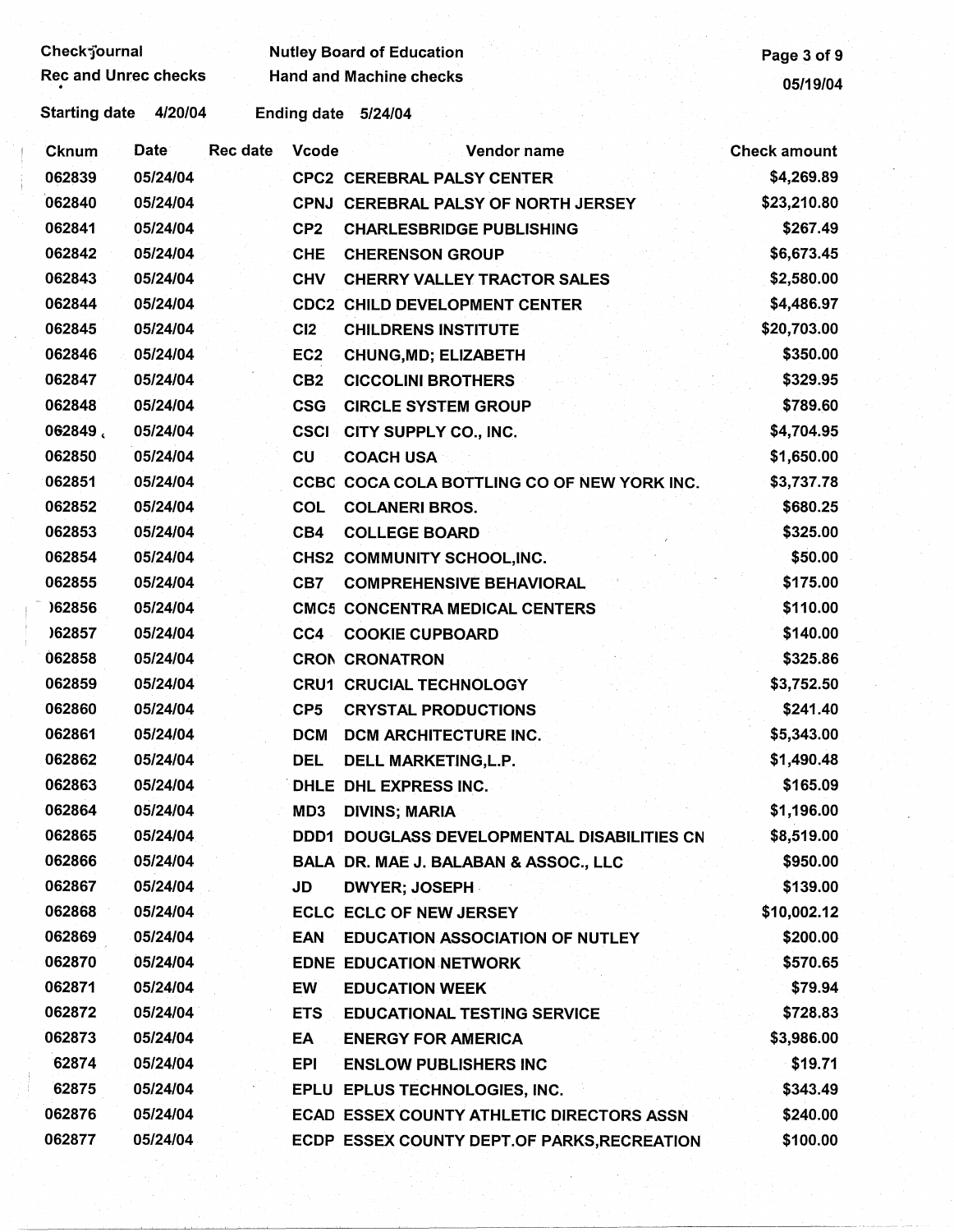| <b>Check journal</b>        | <b>Nutley Board of Education</b> | Page 4 of 9 |
|-----------------------------|----------------------------------|-------------|
| <b>Rec and Unrec checks</b> | <b>Hand and Machine checks</b>   | 05/19/04    |

Ŵ.

Starting date 4/20/04 · Ending date 5/24/04

| Cknum  | Rec date<br><b>Date</b> | <b>Vcode</b>    | Vendor name                                  | <b>Check amount</b> |
|--------|-------------------------|-----------------|----------------------------------------------|---------------------|
| 062878 | 05/24/04                |                 | ECES ESSEX COUNTY EDUCATIONAL SERVICES       | \$17,188.06         |
| 062879 | 05/24/04                |                 | <b>ECVS ESSEX COUNTY VOCATIONAL SCHOOLS</b>  | \$1,800.00          |
| 062880 | 05/24/04                | <b>EHS</b>      | <b>ESSEX HIGH SCHOOL</b>                     | \$2,845.00          |
| 062881 | 05/24/04                |                 | <b>ECS1 EXECUTIVE COFFEE SERVICE INC.</b>    | \$24.00             |
| 062882 | 05/24/04                |                 | <b>MAFA FABER, MD; MARK</b>                  | \$1,600.00          |
| 062883 | 05/24/04                | <b>FS</b>       | <b>FELICIAN SCHOOL</b>                       | \$4,113.08          |
| 062884 | 05/24/04                | <b>FIC</b>      | <b>FESTIVAL ICE CREAM</b>                    | \$355.21            |
| 062885 | 05/24/04                |                 | <b>CPC1 FIRST CEREBRAL PALSY OF NJ</b>       | \$7,652.16          |
| 062886 | 05/24/04                | <b>FHE</b>      | <b>FLOYD HALL ENTERPRISES</b>                | \$3,285.19          |
| 062887 | 05/24/04                | <b>FOG</b>      | <b>FOGARTY &amp; HARA, ESQS.</b>             | \$2,010.00          |
| 062888 | 05/24/04                | <b>FCC</b>      | <b>FRANKLIN CENTRAL COMMUNICATIONS</b>       | \$4,600.00          |
| 062889 | 05/24/04                |                 | FSPC FRANKLIN PETTY CASH/J.CALICCHIO,TRUSTEE | \$289.32            |
| 062890 | 05/24/04                | AF3             | <b>FRANNICOLA; ANGELO</b>                    | \$101.26            |
| 062891 | 05/24/04                | <b>FTJ</b>      | <b>FUN TIME JUNCTION</b>                     | \$374.00            |
| 062892 | 05/24/04                | <b>GPB</b>      | <b>GACCIONE, POMACO &amp; MALANGA</b>        | \$5,264.25          |
| 062893 | 05/24/04                |                 | GALL GALLINA MD; DAVID J                     | \$325.00            |
| 062894 | 05/24/04                |                 | <b>GSST GARDEN STATE SPORTS TURF</b>         | \$1,140.00          |
| 062895 | 05/24/04                |                 | <b>GEC4 GE CAPITAL</b>                       | \$675.00            |
| 062896 | 05/24/04                | <b>GKI</b>      | <b>GOLD KIST, INC.</b>                       | \$188.00            |
| 062898 | 05/24/04                |                 | <b>GRAN GRAINGER INC.</b>                    | \$845.98            |
| 062899 | 05/24/04                | <b>KAG</b>      | <b>GRATZ; KATI</b>                           | \$49.48             |
| 062900 | 05/24/04                |                 | <b>GRSC GREEN SYSTEMS CORP.</b>              | \$2,400.42          |
| 062901 | 05/24/04                | <b>GLR</b>      | GUARD LINE FIRE AND SAFETY, INC.             | \$144.00            |
| 062902 | 05/24/04                |                 | <b>GURN GURNEY; CAROL</b>                    | \$152.11            |
| 062903 | 05/24/04-               |                 | <b>HAGE HAGERT; SUZANNE</b>                  | \$125.00            |
| 062904 | 05/24/04                | RH <sub>3</sub> | <b>HARBISON; ROBERT</b>                      | \$161.00            |
| 062905 | 05/24/04                |                 | <b>HARV HARVARD EDUCATION LETTER</b>         | \$65.00             |
| 062906 | 05/24/04                | hci             | HIGHSMITH, INC.                              | \$53.10             |
| 062907 | 05/24/04                | HR              | <b>HODGES RENTALS</b>                        | \$262.50            |
| 062908 | 05/24/04                |                 | JHOL HOLLAND; JOHN                           | \$148.65            |
| 062909 | 05/24/04                | HS              | <b>HOLMSTEAD SCHOOL</b>                      | \$7,136.40          |
| 062910 | 05/24/04                | <b>HDC</b>      | HOME DEPOT COMM.ACCT.                        | \$1,522.85          |
| 062911 | 05/24/04                | <b>HMC</b>      | <b>HOUGHTON MIFFLIN CO.</b>                  | \$3,044.64          |
| 062912 | 05/24/04                | IMM1            | <b>IMMEDICENTER</b>                          | \$159.00            |
| 062913 | 05/24/04                | <b>IFED</b>     | <b>INSTITUTE FOR EDUCATIONAL DEVELOPMENT</b> | \$179.00            |
| 062914 | 05/24/04                | FFC1            | J & K KIDS, L.L.C.                           | \$671.00            |
| 062915 | 05/24/04                | JH              | <b>JAY-HILL REPAIRS</b>                      | \$175.00            |
| 062916 | 05/24/04                |                 | JAPR JAYPRO SPORTS INC.                      | \$332.19            |
| 062917 | 05/24/04                | <b>JPE</b>      | JERSEY POWER EQUIPMENT CO.                   | \$20.00             |
|        |                         |                 |                                              |                     |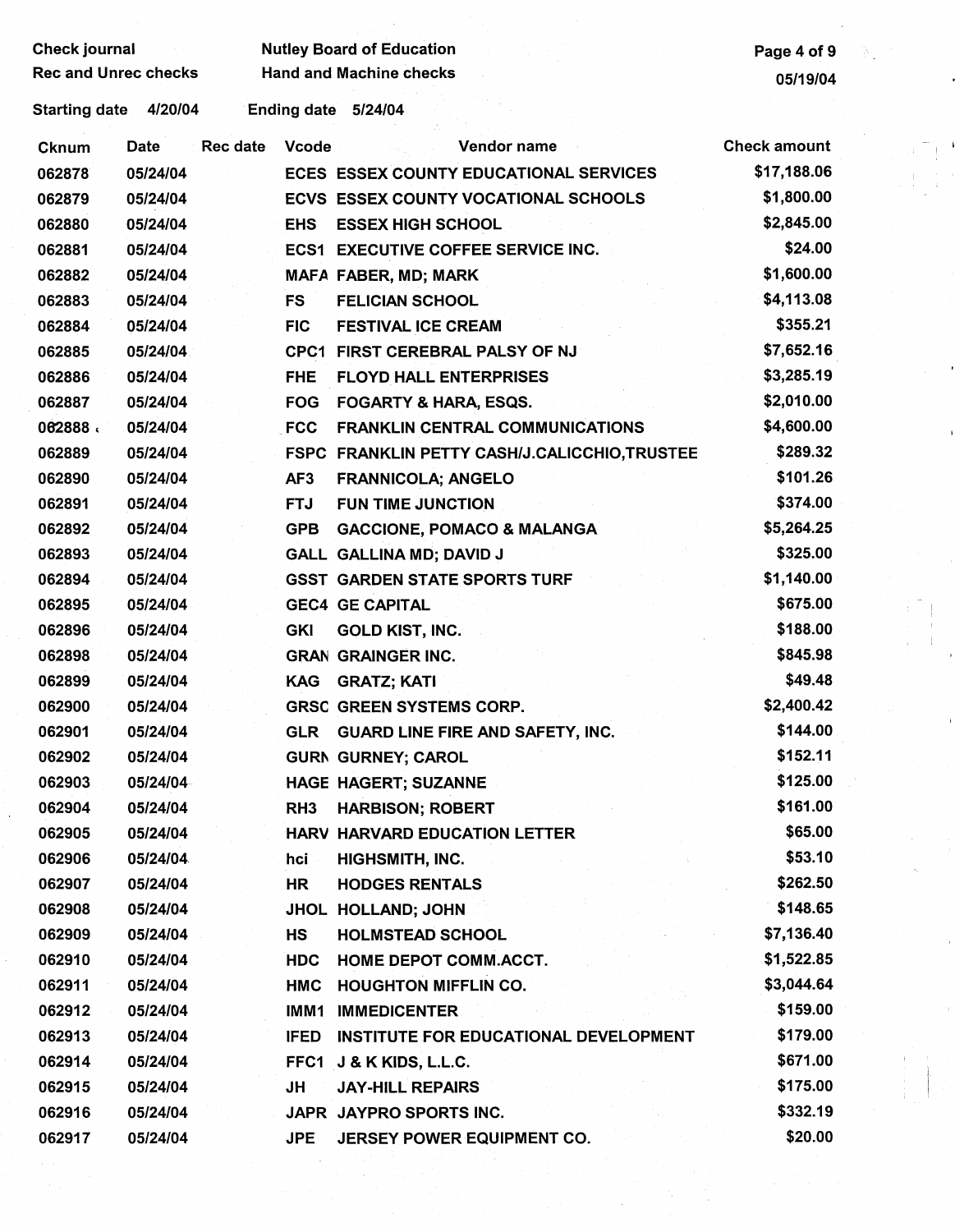| <b>Check journal</b>            |                                 | <b>Nutley Board of Education</b>               | Page 5 of 9         |
|---------------------------------|---------------------------------|------------------------------------------------|---------------------|
| <b>Rec and Unrec checks</b>     |                                 | <b>Hand and Machine checks</b>                 | 05/19/04            |
| <b>Starting date</b><br>4/20/04 | Ending date 5/24/04             |                                                |                     |
| <b>Date</b><br>Cknum            | <b>Rec date</b><br><b>Vcode</b> | <b>Vendor name</b>                             | <b>Check amount</b> |
| 062918<br>05/24/04              | <b>JT</b>                       | JIMMY'S, INC.                                  | \$3,747.50          |
| 062919<br>05/24/04              | JRI                             | <b>JOSEPH RICCIARDI INC.</b>                   | \$1,218.85          |
| 062920<br>05/24/04              |                                 | <b>JOST JOSTEN'S INC.</b>                      | \$2,268.95          |
| 062921<br>05/24/04              | <b>JUA1</b>                     | <b>JUDRICH ASSOCIATES</b>                      | \$1,650.00          |
| 062922<br>05/24/04              | K&J                             | K & J ACCESSORIES, INC.                        | \$255.00            |
| 062923<br>05/24/04              | <b>KAR</b>                      | KARLAN ENVIRONMENTAL SERVICES, INC.            | \$275.96            |
| 062924<br>05/24/04              | <b>PJK</b>                      | <b>KEATING; PATRICIA J.</b>                    | \$450.00            |
| 062925<br>05/24/04              | <b>KCP</b>                      | <b>KEY CURRICULUM PRESS</b>                    | \$1,969.33          |
| 062926<br>05/24/04              | KEI                             | <b>KHOKNAR ENTERPRISES INC.</b>                | \$4,485.15          |
| 062927<br>05/24/04              | <b>KAK</b>                      | KORIBANICK; KATHRYN R.                         | \$225.00            |
| 062928<br>05/24/04              |                                 | <b>LMC2 LANDIS MEAT CO.</b>                    | \$226.00            |
| 062929<br>05/24/04              |                                 | LASU LANDSCAPE SUPPLY, INC.                    | \$1,164.50          |
| 062930<br>05/24/04              | LE <sub>2</sub>                 | <b>LANG EQUIPMENT</b>                          | \$431.50            |
| 062931<br>05/24/04              |                                 | <b>LCON L-COM</b>                              | \$300.40            |
| 062932<br>05/24/04              | <b>LFS</b>                      | <b>LEAP FROG SCHOOLHOUSE</b>                   | \$3,427.11          |
| 062933<br>05/24/04              |                                 | LEVY LEVY CONSTRUCTION CO., INC.               | \$53,865.00         |
| 062934<br>05/24/04              | <b>LSC</b>                      | <b>LIBERTY SCIENCE CENTER</b>                  | \$100.00            |
| )62935<br>05/24/04              | LP4                             | <b>LOMBARDI'S PRODUCE</b>                      | \$856.00            |
| )62936<br>05/24/04              | CL <sub>3</sub>                 | <b>LORE; CARMEN</b>                            | \$1,029.64          |
| 062937<br>05/24/04              | FL <sub>1</sub>                 | <b>LOTITO; FRANK</b>                           | \$84.78             |
| 062938<br>05/24/04              | <b>LIFE</b>                     | <b>LOVAAS INSTITUTE FOR EARLY INTERVENTION</b> | \$5,197.50          |
| 062939<br>05/24/04              | <b>LRP</b>                      | <b>LRP PUBLICATIONS</b>                        | \$199.25            |
| 062940<br><b>05/24/04</b>       | MAL                             | <b>MALCOLITE CORP.</b>                         | \$249.27            |
| 062941<br>05/24/04              |                                 | <b>MALL MALLEN; JAMES</b>                      | \$1,144.15          |
| 062942<br>05/24/04              | MT1                             | <b>MASTER TEACHER</b>                          | \$58.90             |
| 062943<br>05/24/04              |                                 | DM11 MAZZA; DENISE                             | \$59.61             |
| 062944<br>05/24/04              |                                 | TRMC MCCORMICK; TRACY                          | \$355.00            |
| 062945<br>05/24/04              |                                 | NMC1 MCDONALD; NANCY                           | \$240.00            |
| 062946<br>05/24/04              |                                 | MHP1 MCGRAW-HILL COMPANIES                     | \$21,874.78         |
| 062947<br>05/24/04              |                                 | <b>MED1 MEDS-PDN</b>                           | \$30.00             |
| 062948<br>05/24/04              | MS7                             | <b>MIDLAND SCHOOL</b>                          | \$1,790.25          |
| 062949<br>05/24/04              | MS1                             | <b>MILTON SCHOOL</b>                           | \$5,116.11          |
| 062950<br>05/24/04              | <b>MINU</b>                     | <b>MINUTEMAN SERVICE CO.</b>                   | \$155.00            |
| 062951<br>05/24/04              | <b>JOM</b>                      | <b>MLEZIVA; JOSEPHINE</b>                      | \$33.12             |
| 062952<br>05/24/04              | <b>MOD</b>                      | <b>MODEL SCIENCE SOFTWARE</b>                  | \$475.00            |
| 62953<br>05/24/04               |                                 | <b>MON) MONTCLAIR YMCA</b>                     | \$1,440.00          |
| 62954<br>05/24/04               |                                 | MUJC MORRIS UNION JOINTURE COMMISSION          | \$85.00             |
| 062955<br>05/24/04              | <b>MLB</b>                      | <b>MOUNTAIN LAKES BOARD OF EDUCATION</b>       | \$6,446.64          |
| 062956<br>05/24/04              | MН                              | <b>MOUNTAINSIDE HOSP/AHS HOSP CORP</b>         | \$349.00            |
|                                 |                                 |                                                |                     |

 $\frac{1}{2}$  $\hat{A}$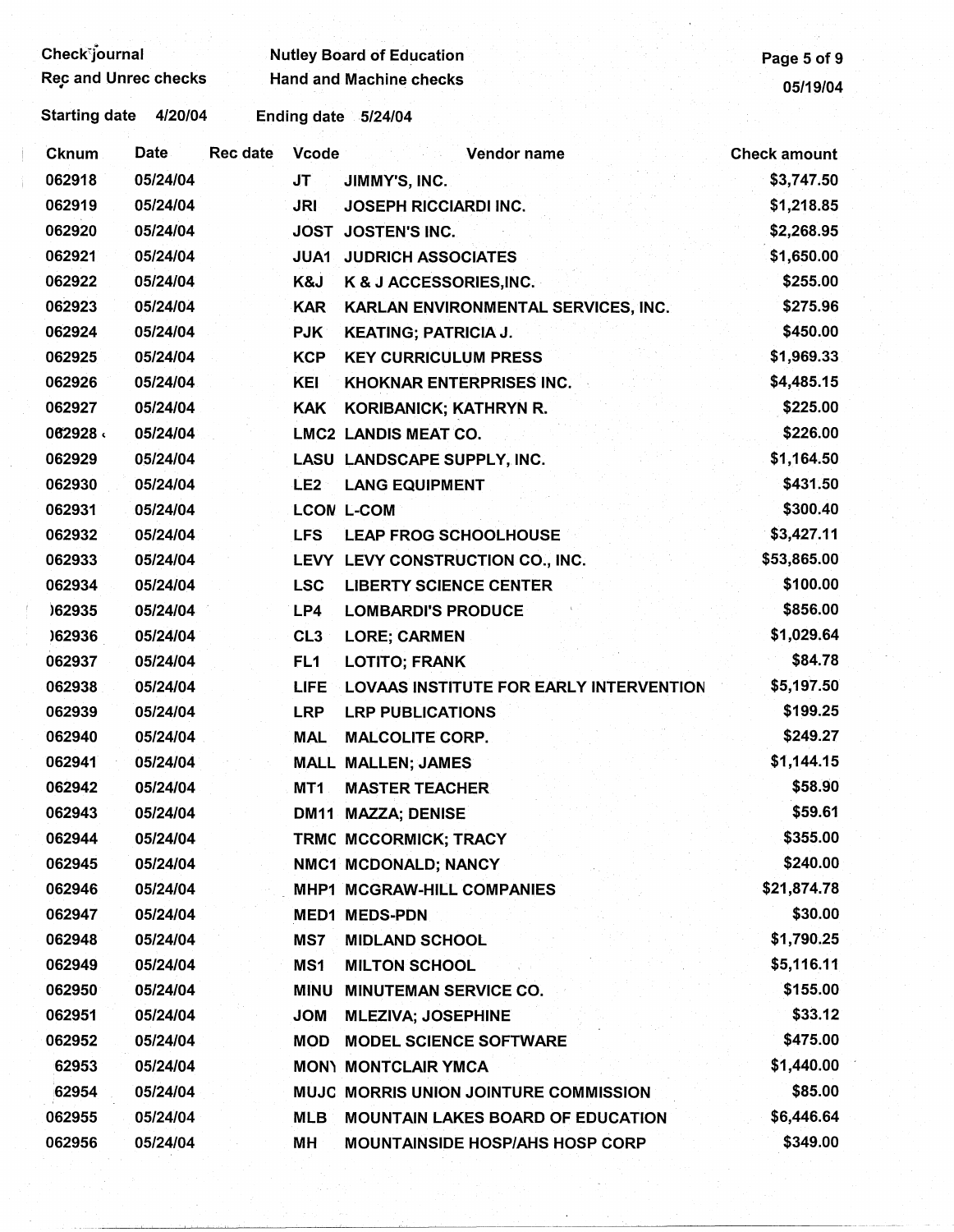| Check journal |                             |                 | <b>Nutley Board of Education</b> | Page 6 of 9                                  |                     |
|---------------|-----------------------------|-----------------|----------------------------------|----------------------------------------------|---------------------|
|               | <b>Rec and Unrec checks</b> |                 |                                  | <b>Hand and Machine checks</b>               | 05/19/04            |
| Starting date | 4/20/04                     |                 |                                  | Ending date 5/24/04                          |                     |
| Cknum         | Date                        | <b>Rec date</b> | <b>Vcode</b>                     | Vendor name                                  | <b>Check amount</b> |
| 062957        | 05/24/04                    |                 | MS <sub>2</sub>                  | <b>MUSIC SHOP</b>                            | \$174.00            |
| 062958        | 05/24/04                    |                 |                                  | NJSA N.J.ASSOCIATION OF SCHOOL ADMINISTRATOI | \$135.00            |
| 062959        | 05/24/04                    |                 |                                  | NBBC NARDONE BROTHERS BAKING COMPANY         | \$232.20            |
| 062960        | 05/24/04                    |                 | FN1                              | <b>NARDONE; FLORENCE</b>                     | \$4,146.75          |
| 062961        | 05/24/04                    |                 |                                  | NAPT NATIONAL ASSN FOR PUPIL TRANSPORTATION  | \$75.00             |
| 062962        | 05/24/04                    |                 |                                  | NEMF NATIONAL ELECTRIC MOTOR REPAIR CO.      | \$575.32            |
| 062963        | 05/24/04                    |                 | <b>NPR</b>                       | NATIONAL PROFESSIONAL RESOURCE, INC.         | \$48.85             |
| 062964        | 05/24/04                    |                 |                                  | <b>NARE NATIONAL READING SERVICE</b>         | \$150.00            |
| 062965        | 05/24/04                    |                 | <b>NBC</b>                       | <b>NBC AUTO PARTS</b>                        | \$11.28             |
| 062966        | 05/24/04                    |                 |                                  | <b>JCSC NEW JERSEY CITY UNIVERSITY</b>       | \$35.00             |
| 062967        | 05/24/04                    |                 |                                  | NJDA NEW JERSEY DEPARTMENT OF AGRICULTURE    | \$339.15            |
| 062968        | 05/24/04                    |                 |                                  | <b>NJML NEW JERSEY MATHEMATICS LEAGUE</b>    | \$78.00             |
| 062969        | 05/24/04                    |                 | NL.                              | <b>NEWARK LIGHT CO.</b>                      | \$2,606.23          |
| 062970        | 05/24/04                    |                 | NRT                              | <b>NEWARK REFRIGERATED WAREHOUSE</b>         | \$363.00            |
| 062971        | 05/24/04                    |                 |                                  | NHPC NHS PETTY CASH/J. ZARRA, TRUSTEE        | \$381.42            |
| 062972        | 05/24/04                    |                 | SN                               | <b>NICASTRO; SUSAN</b>                       | \$456.00            |
| 062973        | 05/24/04                    |                 | <b>NTSI</b>                      | <b>NICK'S TOWING SERVICE, INC.</b>           | \$125.00            |
| 062974        | 05/24/04                    |                 |                                  | NIRA NIRAM INC.                              | \$519,343.17        |
| 062975        | 05/24/04                    |                 |                                  | <b>NJAS NJASBO</b>                           | \$200.00            |
| 062976        | 05/24/04                    |                 | NJF1                             | <b>NJF-CEC</b>                               | \$50.00             |
| 062977        | 05/24/04                    |                 | <b>NHA</b>                       | <b>NORTH HUDSON ACADEMY</b>                  | \$5,141.07          |
| 062978        | 05/24/04                    |                 |                                  | CMHS NORTHWEST ESSEX COMMUNITY               | \$20,791.91         |
| 062979        | 05/24/04                    |                 | <b>ANO</b>                       | NOWAKOWSKI; ANTHONY                          | \$50.00             |
| 062980        | 05/24/04                    |                 |                                  | <b>NAS1 NSAA</b>                             | \$225.00            |
| 062981        | 05/24/04                    |                 |                                  | <b>NBOE NUTLEY BOARD OF EDUCATION</b>        | \$2,380.30          |
| 062982        | 05/24/04                    |                 | <b>NHC</b>                       | NUTLEY HEATING & COOLING SUPPLY CO.          | \$37.62             |
| 062983        | 05/24/04                    |                 | <b>NSR</b>                       | <b>NUTLEY SHOP-RITE, INC.</b>                | \$3,661.57          |
| 062984        | 05/24/04                    |                 |                                  | OTC1 OCCUPATIONAL THERAPY CONSULTANTS, INC.  | \$330.00            |
| 062985        | 05/24/04                    |                 | OC <sub>11</sub>                 | <b>OTTER CREEK INSTITUTE</b>                 | \$169.00            |
| 062986        | 05/24/04                    |                 |                                  | CIPA PALLEY; CINDY                           | \$2,225.00          |
| 062987        | 05/24/04                    |                 |                                  | PCSL PANASONIC COMMUNICATIONS & SYS LEASE A  | \$1,276.60          |
| 062988        | 05/24/04                    |                 | PDI                              | PANASONIC DOCUMENT IMAGING                   | \$69.41             |
| 062989        | 05/24/04                    |                 | <b>PCIE</b>                      | PCI EDUCATIONAL PUBLISHING                   | \$1,089.73          |
| 062990        | 05/24/04                    |                 | PE3                              | <b>PEARSON EDUCATION</b>                     | \$1,873.15          |
| 062991        | 05/24/04                    |                 | <b>PBG</b>                       | PECHTER'S BAKING GROUP, LLC.                 | \$177.40            |
| 062992        | 05/24/04                    |                 | PW <sub>3</sub>                  | <b>PEDIATRIC WORKSHOP</b>                    | \$208.00            |
| 062993        | 05/24/04                    |                 |                                  | PLC1 PERFECTION LEARNING CORP.               | \$362.21            |
| 062994        | 05/24/04                    |                 | PD4                              | PETE'S DELI                                  | \$431.25            |
| 062995        | 05/24/04                    |                 | PB                               | PITNEY BOWES INC.                            | \$420.00            |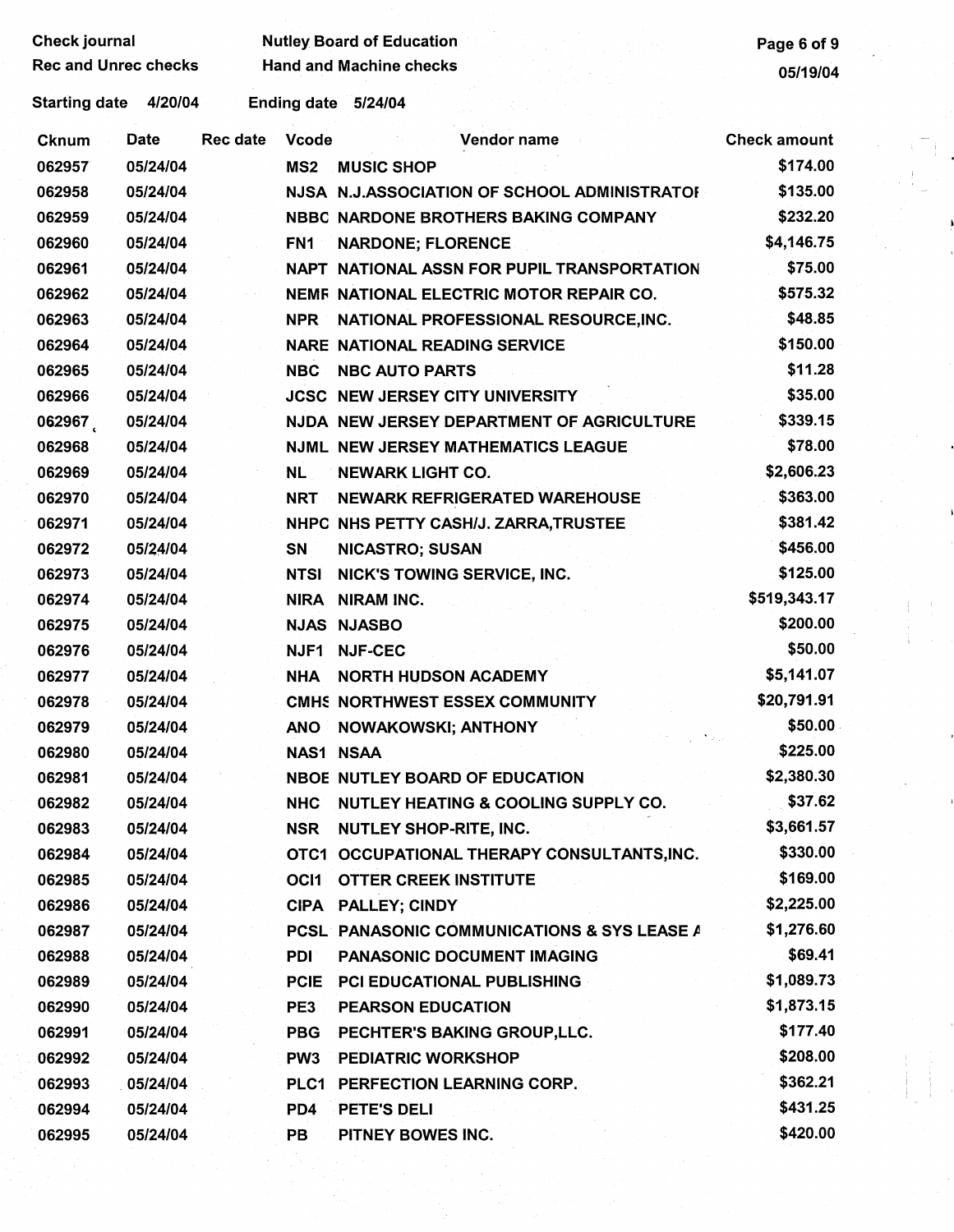| Check journal        |                             |          |                 | <b>Nutley Board of Education</b>              | Page 7 of 9         |
|----------------------|-----------------------------|----------|-----------------|-----------------------------------------------|---------------------|
|                      | <b>Rec and Unrec checks</b> |          |                 | <b>Hand and Machine checks</b>                | 05/19/04            |
| <b>Starting date</b> | 4/20/04                     |          |                 | Ending date 5/24/04                           |                     |
| <b>Cknum</b>         | <b>Date</b>                 | Rec date | <b>Vcode</b>    | Vendor name                                   | <b>Check amount</b> |
| 062996               | 05/24/04                    |          |                 | PMSI PREFERRED MEAL SYSTEMS, INC.             | \$1,817.46          |
| 062997               | 05/24/04                    |          | PG1             | <b>PRESTIGE GRAPHICS</b>                      | \$2,458.00          |
| 062998               | 05/24/04                    |          | <b>PESI</b>     | PROFESSIONAL EDUCATION SERVICES INC./PH       | \$200.00            |
| 062999               | 05/24/04                    |          | <b>PESI</b>     | PROFESSIONAL EDUCATION SERVICES INC./PN       | \$800.00            |
| 063000               | 05/24/04                    |          | PS6             | <b>PS SYSTEMS</b>                             | \$975.00            |
| 063001               | 05/24/04                    |          |                 | <b>PSAT PSAT/NMSQT</b>                        | \$4,252.00          |
| 063002               | 05/24/04                    |          | PSY1            | <b>PSYCHOLOGICAL &amp; EDUCATIONAL</b>        | \$27.25             |
| 063003               | 05/24/04                    |          | <b>PSE</b>      | PUBLIC SERVICE ELECTRIC & GAS CO.             | \$37,022.74         |
| 063004               | 05/24/04                    |          | <b>RF</b>       | <b>RICHARDS FLORIST</b>                       | \$162.00            |
| 063005               | 05/24/04                    |          | <b>RICH</b>     | <b>RICOH CORP.</b>                            | \$253.50            |
| 063006               | 05/24/04                    |          |                 | RBOE RIDGEFIELD BOARD OF EDUCATION            | \$13,091.90         |
| 063007               | 05/24/04                    |          | RB <sub>6</sub> | <b>RITACCO BRO'S</b>                          | \$2,139.50          |
| 063008               | 05/24/04                    |          | MR <sub>2</sub> | <b>ROBINSON; MICHAEL</b>                      | \$134.98            |
| 063009               | 05/24/04                    |          | RP4             | <b>ROCKY'S PIZZA</b>                          | \$65.00             |
| 063010               | 05/24/04                    |          | PR <sub>4</sub> | <b>RUCINSKI; PEGGY</b>                        | \$169.00            |
| 063011               | 05/24/04                    |          |                 | RUST RUSTY'S PIANO/ORGAN CO.                  | \$270.00            |
| 063012               | 05/24/04                    |          | <b>SSA</b>      | <b>S &amp; S WORLDWIDE</b>                    | \$763.08            |
| 163013               | 05/24/04                    |          | <b>SAP</b>      | <b>SALLY'S AUTO PARTS INC.</b>                | \$16.87             |
| )63014               | 05/24/04                    |          | LS <sub>3</sub> | <b>SANGIOVANNI; LOUIS</b>                     | \$45.64             |
| 063015               | 05/24/04                    |          | S               | <b>SCHOLASTIC MAGAZINES</b>                   | \$888.30            |
| 063016               | 05/24/04                    |          | <b>SPC</b>      | <b>SCHOOL SPECIALTY INC</b>                   | \$111.58            |
| 063017               | 05/24/04                    |          | JS8             | <b>SCOCCIMARRO; JOAN</b>                      | \$62.22             |
| 063018               | 05/24/04                    |          | KS              | <b>SERAFINO, PH.D.; KATHLEEN</b>              | \$1,556.74          |
| 063019               | 05/24/04                    |          |                 | <b>SETO SETON</b>                             | \$51.45             |
| 063020               | 05/24/04                    |          | <b>SFT</b>      | <b>SF TRAVEL PUBLICATIONS</b>                 | \$133.95            |
| 063021               | 05/24/04                    |          |                 | SHAR SHARP ELEVATOR COMPANY, INC.             | \$290.00            |
| 063022               | 05/24/04                    |          |                 | SHFF SHIFF & GOLDMAN, INC.                    | \$3,642.08          |
| 063023               | 05/24/04                    |          |                 | <b>SSSS SOCIAL STUDIES SCHOOL SERVICE</b>     | \$437.51            |
| 063024               | 05/24/04                    |          | <b>SJE</b>      | <b>SOUTH JERSEY ENERGY</b>                    | \$1,318.54          |
| 063025               | 05/24/04                    |          |                 | SSPC SPECIAL SERV PETTY CASH/B.HIRSCH, TRUSTE | \$279.70            |
| 063026               | 05/24/04                    |          | <b>SPH</b>      | <b>SPHERE COMMUNICATIONS</b>                  | \$53,284.46         |
| 063027               | 05/24/04                    |          |                 | SHEA SPORTS HEALTH                            | \$19.83             |
| 063028               | 05/24/04                    |          | <b>SDE</b>      | STAFF DEVELOPMENT FOR EDUCATORS               | \$155.00            |
| 063029               | 05/24/04                    |          |                 | STBU STAPLES BUSINESS ADVANTAGE               | \$693.85            |
| 063030               | 05/24/04                    |          | AS3             | <b>STARACE; ANNE</b>                          | \$338.61            |
| 63031                | 05/24/04                    |          | SI5             | <b>STEWART INDUSTRIES</b>                     | \$2,002.58          |
| 63032                | 05/24/04                    |          | <b>STS</b>      | <b>STS OF NEW JERSEY</b>                      | \$15.00             |
| 063033               | 05/24/04                    |          | SP <sub>3</sub> | <b>SUNDANCE PUBLISHERS</b>                    | \$449.86            |
| 063034               | 05/24/04                    |          |                 | <b>SDSC SUPER DUPER INC.</b>                  | \$69.74             |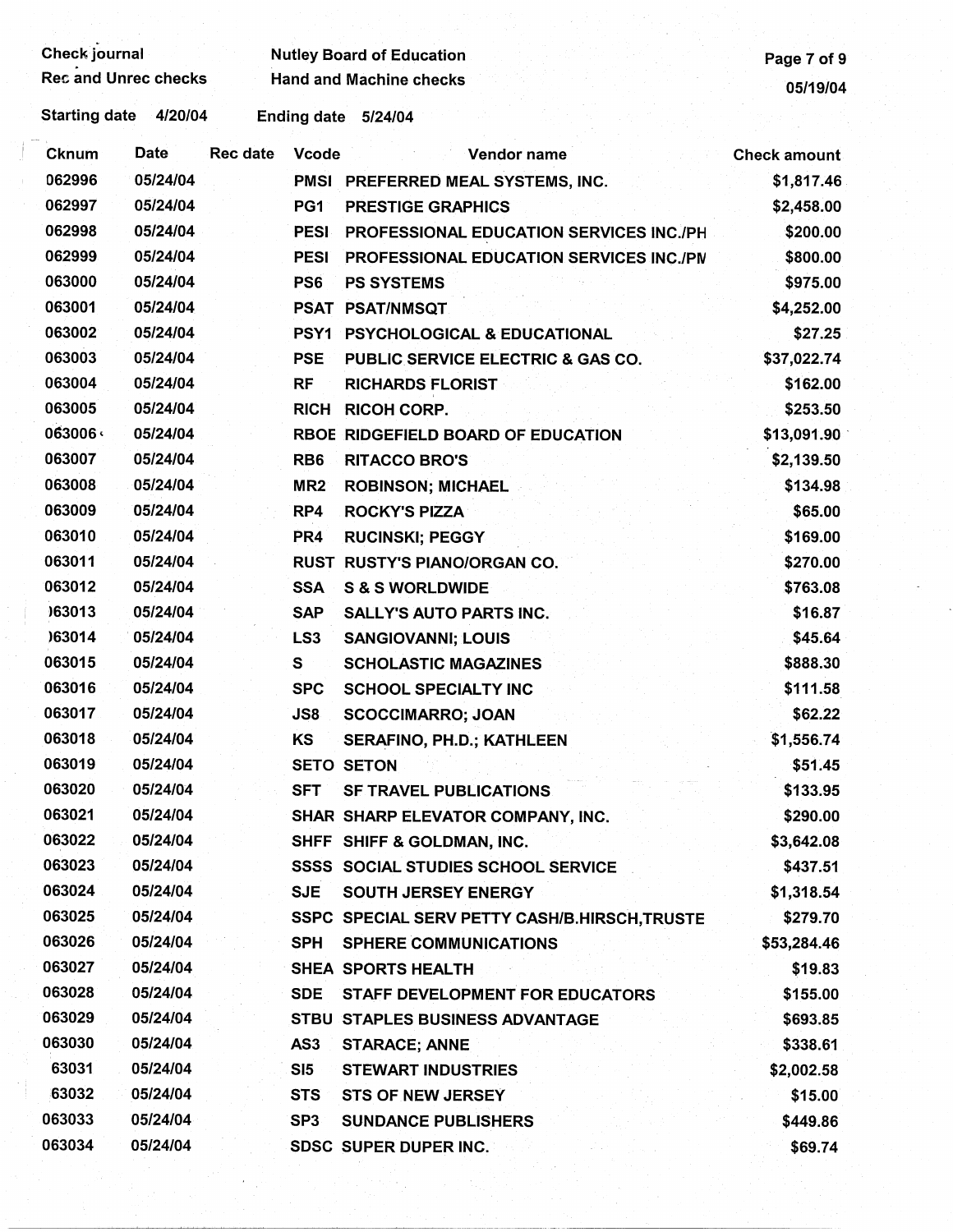Check journal Nutley Board of Education **Check is a contract of 9** and 2011 1997 and 2012

Rec and Unrec checks Hand and Machine checks **Hand and Machine checks 19904** 

Starting date 4/20/04 Ending date 5/24/04

| Cknum  | Date     | <b>Rec date</b> | <b>Vcode</b>    | Vendor name                                    | <b>Check amount</b> |
|--------|----------|-----------------|-----------------|------------------------------------------------|---------------------|
| 063035 | 05/24/04 |                 |                 | <b>SCRC SUSSEX COUNTY REGIONAL COOPERATIVE</b> | \$41,121.78         |
| 063036 | 05/24/04 |                 | <b>SVE</b>      | <b>SVE &amp; CHURCHILL MEDIA</b>               | \$170.08            |
| 063037 | 05/24/04 |                 | <b>TDC</b>      | T.D. CURRAN INC.                               | \$211.00            |
| 063038 | 05/24/04 |                 | TC <sub>2</sub> | <b>TEANJ</b>                                   | \$175.00            |
| 063039 | 05/24/04 |                 |                 | TEMP TEMPMASTERS, INC.                         | \$886.12            |
| 063040 | 05/24/04 |                 | <b>TCI</b>      | <b>TERRE COMPANY INC</b>                       | \$340.24            |
| 063041 | 05/24/04 |                 |                 | <b>DAVG THE DAVINCI GROUP</b>                  | \$2,000.00          |
| 063042 | 05/24/04 |                 | <b>TRS</b>      | THERAPEUTIC REHABILITATION SERVICES            | \$301.00            |
| 063043 | 05/24/04 |                 | TL <sub>1</sub> | <b>THOMSON LEARNING</b>                        | \$1,581.93          |
| 063044 | 05/24/04 |                 | <b>JOTI</b>     | <b>TIBALDO; JOANNE</b>                         | \$71.74             |
| 063045 | 05/24/04 |                 | <b>VOIC</b>     | <b>T-MOBILE</b>                                | \$1,419.59          |
| 063046 | 05/24/04 |                 | <b>TAB</b>      | <b>TONY'S AUTO BODY</b>                        | \$2,672.50          |
| 063047 | 05/24/04 |                 | <b>RTJ</b>      | TOPOLSKI, JR; ROBERT                           | \$46.44             |
| 063048 | 05/24/04 |                 | TN              | <b>TOWNSHIP OF NUTLEY</b>                      | \$2,489.92          |
| 063049 | 05/24/04 |                 | TRE4            | <b>TREASURER STATE OF NEW JERSEY</b>           | \$32.00             |
| 063050 | 05/24/04 |                 |                 | TRE6 TREASURER, STATE OF NEW JERSEY            | \$80.00             |
| 063051 | 05/24/04 |                 | TS1             | TREASURER, STATE OF NEW JERSEY                 | \$335.00            |
| 063052 | 05/24/04 |                 | <b>TRI</b>      | TRI-STATE INDUSTRIAL AIR COMPRESSOR            | \$195.00            |
| 063053 | 05/24/04 |                 | <b>TTE</b>      | <b>TRI-TECH ENGINEERING</b>                    | \$8,364.51          |
| 063054 | 05/24/04 |                 | <b>TDFI</b>     | TUSCAN/LEHIGH DAIRIES, L.P.                    | \$3,658.50          |
| 063055 | 05/24/04 |                 | <b>TRL</b>      | <b>TWO RIVERS LANDING</b>                      | \$50.00             |
| 063056 | 05/24/04 |                 |                 | USPN US POSTMASTER                             | \$74.00             |
| 063057 | 05/24/04 |                 |                 | UMDN UMDNJ-UNIVERSITY BEHAVIORAL HEALTHCAR     | \$4,800.00          |
| 063058 | 05/24/04 |                 | <b>UIC</b>      | UNDERLAWN IRRIGATION COMPANY                   | \$255.00            |
| 063059 | 05/24/04 |                 |                 | UCES UNION COUNTY EDUCATIONAL SERV COMMISS     | \$1,782.00          |
| 063060 | 05/24/04 |                 |                 | <b>UEMS UNIVERSAL ELECTRIC MOTOR SERVICE</b>   | \$1,485.00          |
| 063061 | 05/24/04 |                 | UP              | <b>UPSTART</b>                                 | \$6.80              |
| 063062 | 05/24/04 |                 | VC <sub>3</sub> | <b>VALIANT I.M.C.</b>                          | \$133.00            |
| 063063 | 05/24/04 |                 | BA              | <b>VERIZON</b>                                 | \$9,086.44          |
| 063064 | 05/24/04 |                 |                 | <b>VBOE VERONA BOARD OF EDUCATION</b>          | \$899.23            |
| 063065 | 05/24/04 |                 | <b>VHM</b>      | <b>VICTORS HOUSE OF MUSIC</b>                  | \$325.00            |
| 063066 | 05/24/04 |                 | <b>VOP</b>      | <b>VIKING OFFICE PRODUCTS</b>                  | \$149.23            |
| 063067 | 05/24/04 |                 | <b>VB</b>       | <b>VIOLA BROTHERS INC</b>                      | \$618.87            |
| 063068 | 05/24/04 |                 |                 | <b>HOW/ WANG; HONG</b>                         | \$5,206.00          |
| 063069 | 05/24/04 |                 |                 | <b>WA4 WASHINGTON ACADEMY</b>                  | \$4,840.08          |
| 063070 | 05/24/04 |                 |                 | WSPC WASHINGTON PETTY CASH/D.JONES, TRUSTEE    | \$246.44            |
| 063071 | 05/24/04 |                 |                 | WAST WASTE MANAGEMENT OF NJ, INC.              | \$8,409.48          |
| 063072 | 05/24/04 |                 |                 | <b>WGC WELCO GASES CORPORATION</b>             | \$132.10            |
| 063073 | 05/24/04 |                 |                 | WELL WELLNESS & REHABILITATION SERVICES, INC.  | \$1,320.00          |